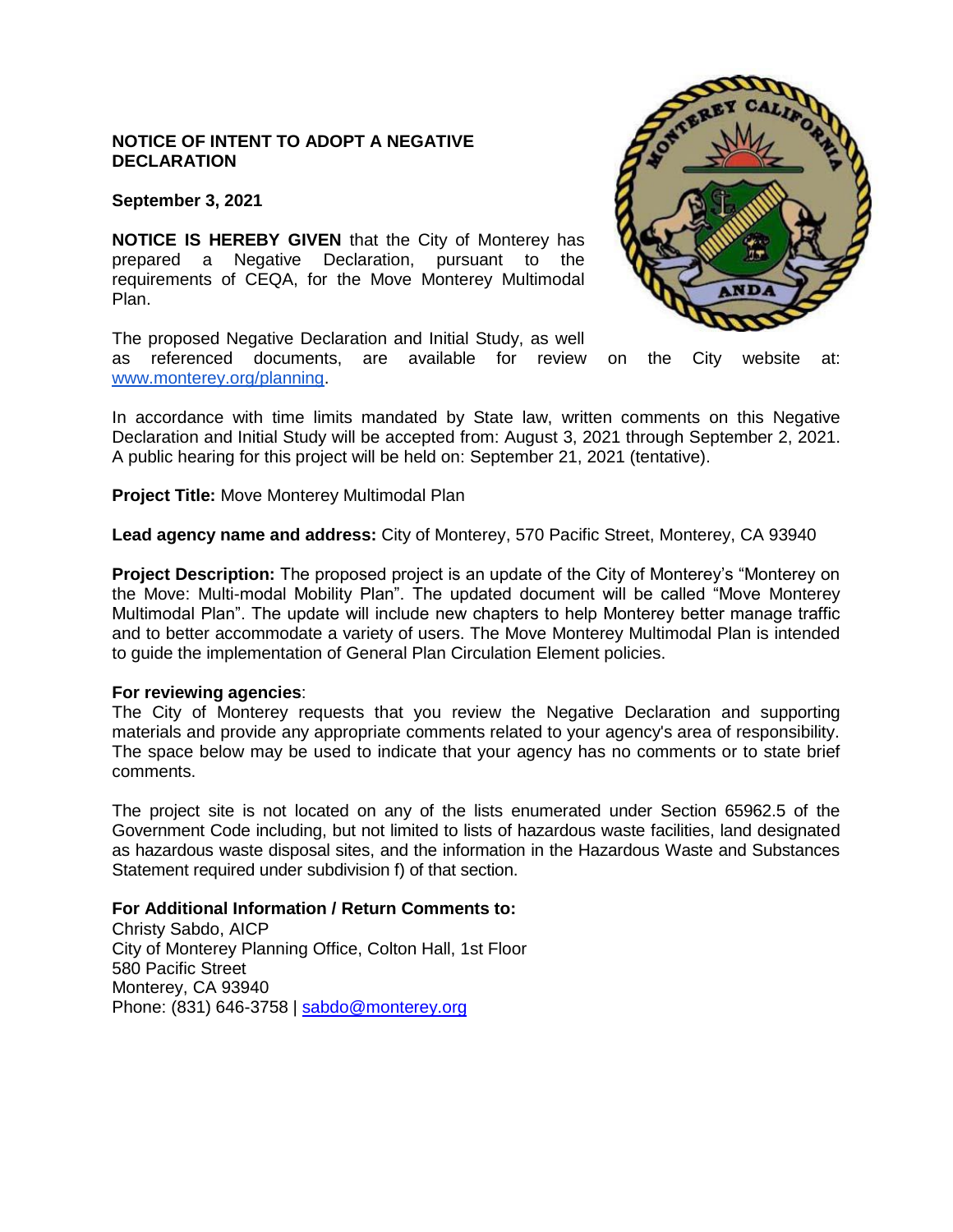# **DISTRIBUTION LIST**

**Post** (Outside City Clerk's Office) Monterey City Clerk Monterey County Clerk

## **Electronic Submittal:**

CA State Clearinghouse

## **Via Email to:**

City Council Planning Commission Architectural Review Committee Planning Secretary All Business Associations All Neighborhood Associations Ann Marie Sayers, Chairperson, Indian Canyon Mutsun Band of Costanoan Association of Monterey Bay Area Governments California Coastal Commission, Central Coast District CA Department of Fish and Wildlife CA Department of Fish and Wildlife Regional Office CA Department of Parks and Recreation California Regional Water Quality Control Board California Native Plant Society Caltrans District 5 Dee Dee Ybarra, Chairperson, Rumsen Ama:a Tur:ataj Ohlone Kanyon Sayers-Roods, MLD, Indian Canyon Mutsun Band of Costanoan Kenneth Woodrow, Chairperson, Wuksache Indian Tribe/Eshom Valley Band Irene Zwierlein, Chairperson, Amah Mutsun Tribal Band of Mission San Juan Bautista LandWatch of Monterey County League of Women Voters Louis J. Miranda Ramirez, Tribal Chairwoman, Ohlone/Costanoan-Esselen Nation Molly Erickson Monterey Bay Air Resources District Monterey Commercial Property Owners Monterey County Airport Land Use Commission Monterey County Health Department Monterey County Planning Monterey District Superintendent, Department of Parks and Recreation Monterey One Water Monterey Peninsula Waste Management District Monterey Regional Airport District Monterey-Salinas Transit Native American Heritage Commission Patrick Orozco, Chairman, Costanoan Ohlone Rumsen-Mutsen Tribe Sierra Club, Ventana Chapter Tony Cerda, Chairperson, Costanoan Rumsen Carmel Tribe Tom Little Bear Nason, Chairman, Esselen Tribe of Monterey County Transportation Agency for Monterey County Valentin Lopez, Chairperson, Amah Mutsun Tribal Band